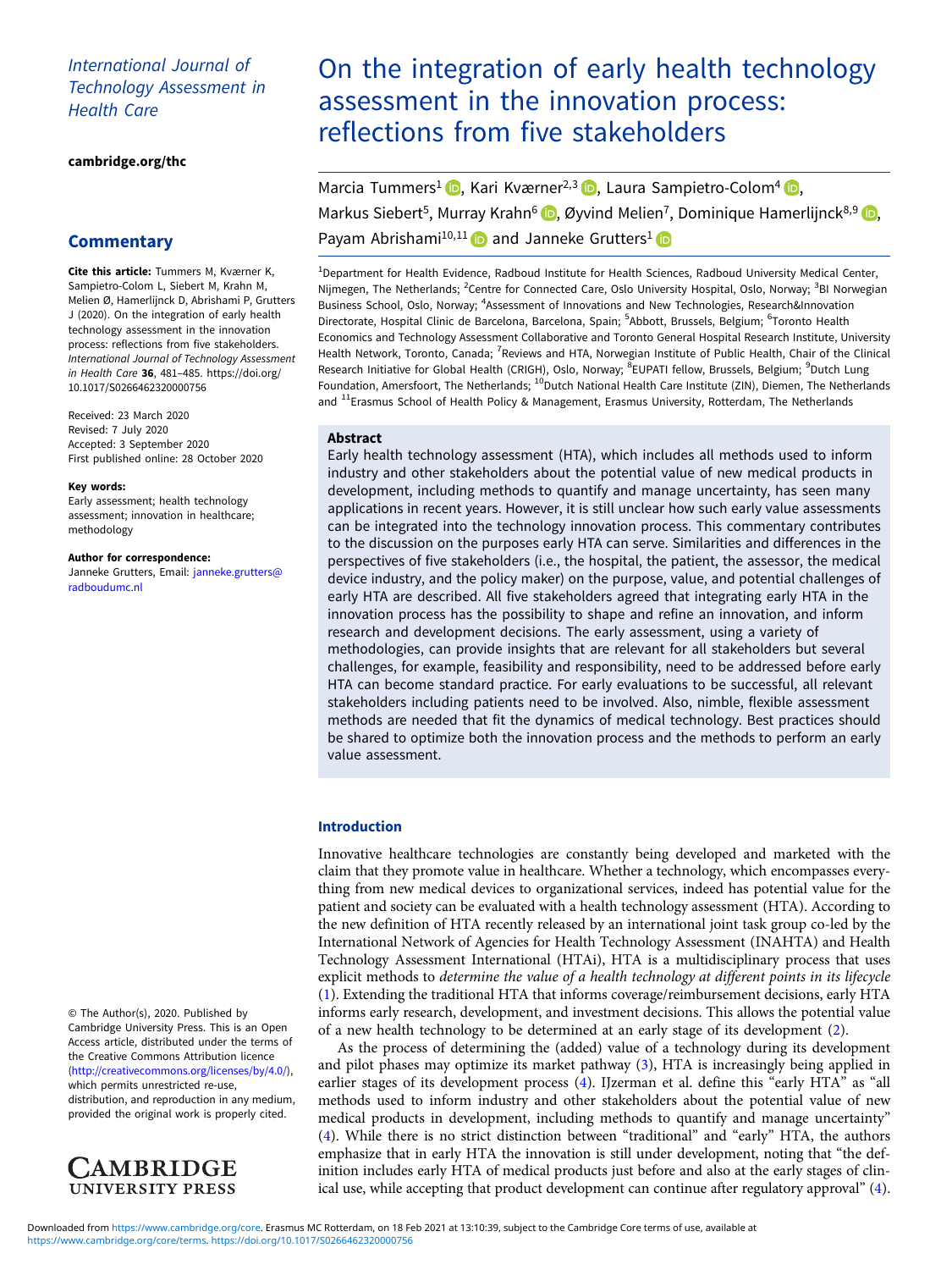In early HTA, traditional HTA methodology is commonly applied, but with a different timing and purpose  $(4-6)$  $(4-6)$  $(4-6)$  $(4-6)$ . It is now used to explore the potential value of the technology in its intended context when there still is insufficient evidence on the technology. Early HTA asks the following questions: Does the innovation meet an unmet need? How may the technology impact the designated context? What are potential barriers for and facilitators of its use? What needs to be researched when and how? How can the value of the technology be optimized after implementation? Early assessment allows researchers and developers to proactively address uncertainty, anticipate the extent of acceptance, and potentially improve the efficiency of evaluation research and the development of new technologies—shifting the goal of HTA from summative to formative, and from retrospective to prospective, to guide further research and development [\(7;8](#page-4-0)).

Recent years have seen many applications and methodological studies of early HTA ([4;5;7;9](#page-4-0)–[13](#page-4-0)). However, it remains unclear how early HTA can be made to fit in with day-to-day healthcare decision making and how it can be integrated into the innovation process. What does early HTA add to current practices and what are its advantages and challenges? The aim of this commentary is to contribute to the discussion on the purposes an early HTA can serve by providing personal reflections from different perspectives: the hospital, the patient, the assessor, the medical device industry, and the policy maker.

# Views on early HTA from different perspectives

# The hospital—Laura Sampietro-Colom

Hospitals are one of the main entry doors of health technologies, but they are also the place where innovation usually flourishes in pursuit of solutions to health and healthcare needs not solved in every-day clinical practice. While sometimes the ideas brought by healthcare professionals seem at first very interesting; only very few of them reach the market. This is due to several reasons, but one of the most important is the lack of a systematic analysis about the potential value of the technology in the early stages of development. Clinicians are usually not familiar with the type of information that is required for making adoption decisions, neither do they know how to analyze whether the product has a chance of properly solving the identified problem (considering all stakeholder perspectives). HTA brings the scientific knowledge and the accumulated life experience on how technologies should be valued, and how they actually are valued by those who will decide on their incorporation and coverage in health systems. By applying early HTA in hospitals, developers can demonstrate the value of their prototypes. Moreover, hospitals can become a perfect lab for start-ups/spin-offs to co-develop technologies and to test their value. An example of this is the evaluation of software (integrated in magnetic resonance technology) developed within a hospital to visualize existing conductivity channels in the heart tissue after a massive myocardial infarction [\(14](#page-4-0)).

Nevertheless, there are challenges to carry out early HTA that need to be overcome at the hospital level. Still many healthcare professionals are not aware of what HTA is, and those who know it see HTA far from their clinical practice, like something that happens on a macro level and cannot help them in advancing the development of their technologies. One solution is to apply existing expertise on hospital-based HTA in hospitals. Unfortunately, although there is an increasing interest to adopt hospital-based HTA [\(15](#page-4-0)), as exemplified by countries like China

and Poland and some European countries, still most university hospitals lack this expertise.

# The patient—Dominique Hamerlijnck

Involving patient experts and patient organizations early in the development process of new innovations increases the possibility that innovations will capture the values that are important to patients. To achieve this, technology developers and researchers need to work closely together with patient experts and patient organizations, co-creating from the very beginning. This is also emphasized by Patients Active in Research and Dialogues for and Improved Generation of Medicines (PARADIGM), a European initiative and public-private partnership co-led by the European Patients' Forum (EPF) and the European Federation of Pharmaceutical Industries and Associations (EFPIA). PARADIGM develops tools to achieve the co-creation process, especially with patients. All stakeholders, including patients, should be invited to join in an early dialogue. Based on the good evidence input from all stakeholders, joint inquiry can help formulate the right questions and perspective. Where do the needs and requirements of all participants (e.g., patients, scientists, companies, physicians, researchers) meet and which new technologies will benefit all? What are viable options for improvement? How can the technologies, whether medicines or devices, create a positive result for all? What are the relevant questions to ask? And, most importantly from the patient perspective: What outcomes merit improvement? How can these be measured in a fit-for-purpose way? How can we attain content and construct validity and reliability, and measures sufficiently sensitive to detect meaningful within-group and within-patient change [\(16](#page-4-0))? By listening to patients and translating their views, wishes, and needs into questions that are germane for all stakeholders, we can ensure that the health outcomes will be relevant for the patients targeted.

Early HTA can be useful to monitor whether stakeholders agree on the chosen approach, whether advice and scientific evidence is obtained from all, to record progress, and verify whether each step reflects the various ideas and desired outcomes and how this can be improved if needed. Finally, it is recommended to obtain the regulator's perspective on the plans and next steps. This will help save money and effort in both the research and health budgets.

# The assessor—Øyvind Melien

While in the inception of health technologies there is a tendency to focus on the launch phase, it is crucial to extend the scope to the innovation's life cycle for the benefit of the patients. Research and development, introduction, follow-up, improvement, or disinvestment of health technologies all rely on continuous information and evaluation with reference to relevance, needs, efficiency, safety, and economic viability. In this chain of events, early HTA may fill a gap by facilitating the interaction among and information dissemination to relevant stakeholders such as patient representatives, health professionals, research and development, industry, authorities, and procurement organizations. A major driving force and consideration in modern medicine is to promote targeted interventions in accordance with the concepts of personalized medicine to address the needs of both the individual patient and the healthcare system in general. Early HTA may then support the development of such targeted health interventions by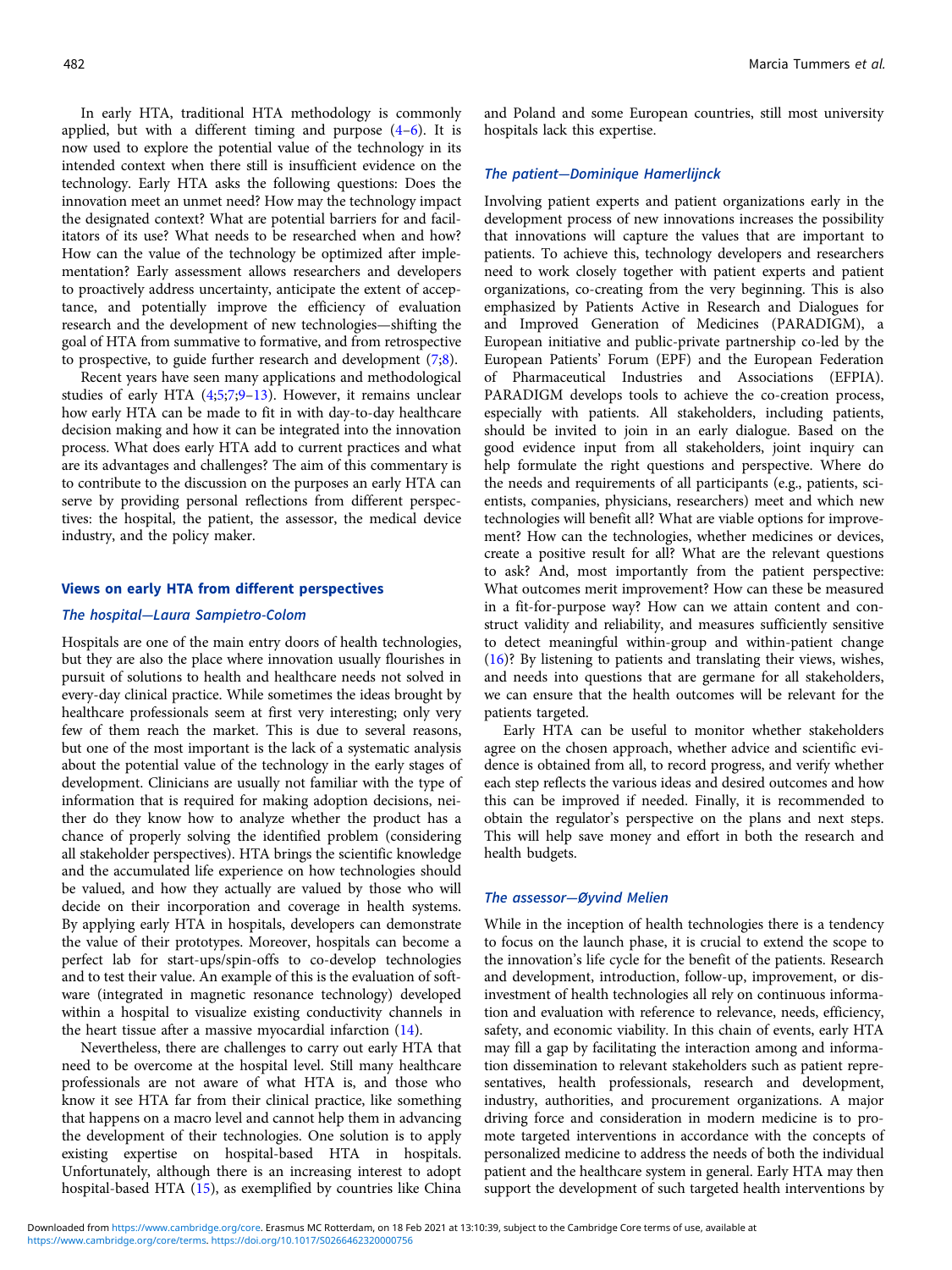capturing, evaluating, and sharing valuable data at an early stage to steer the research and development processes into the desired direction. That way it may help improve the life-cycle perspective of novel health technologies from their inception and inform stakeholder dialogues early in the process.

#### The medical device industry—Markus Siebert

In medical device industry, early HTA is first and foremost an internal process that needs to be established within the company. Because it is so different from traditional HTA, we would prefer to call the approach an "early value assessment." It involves a multidisciplinary venture initiated at the inception phase of a technology or during the due diligence process of a potential acquisition. Input from Pricing Health Economics & Reimbursement, Sales & Marketing, Regulatory Affairs, and Clinical Affairs is gathered, incorporating the voices of the relevant geographies. By factoring in its values for payers and/or society early on, the value proposition and price of a technology can be determined in such a way as to improve its acceptability and adoption rate. If this approach is not followed, this may result in an innovation that is not needed or brought to market at costs (and hence prices) that are unrealistic in the eyes of both payers and customers—ultimately impeding market access.

Accordingly, an early value assessment should be a standard component of any pre-market strategy for medical device innovations that are "disruptive" from a technological or financial perspective, at the stage of technology scanning and product conception. For this approach to be successful, robust internal processes need to be established, starting with a decision-making tool that helps determine when an early HTA is needed. Outreach initiatives, comprising early dialogues, need to be launched targeting the most important external stakeholders—payers, hospitals, and where appropriate, patients—to assess their needs and willingness and ability to pay. The technology in question needs to be positioned against the current and possible future realities of coverage, reimbursement, and cost-effectiveness in major geographies of the world.

The results from the early HTA need to inform product design, clinical and economic evidence strategies, and price setting. Although we can draw from existing academic expertise in HTA and hospital-based HTA, it is fair to say that early value assessment also requires new tools and skills. It needs to move much faster than traditional HTA, simulate scenarios, elicit multistakeholder input through early dialogues, and ultimately combine the rigor of science with pragmatic advice to industry.

#### The policy maker—Payam Abrishami

New medical and data-driven technologies are often developed and introduced in the healthcare system in a highly dynamic process. From the policy maker perspective, two characteristics of this process signify the importance of early HTA: the diversity of stakeholders involved and a traditional separation of development and evaluation in the innovation process.

Decisions on the development and introduction of novel technologies are typically made by diverse stakeholders in decentralized arrangements (i.e., at the discretion of local stakeholders in advance or absence of explicit national assessments). Second, new technology is often introduced in a sequential fashion: from ideation to prototype design, to proof of principle, market entry, financing, acquisition, spread, and implementation. Since

these tasks are distinctive in terms of execution and immediate information needs, a division of labor in the introduction of innovations seems inevitable. While the responsibilities are dispersed, the purpose is fairly shared: providing value for the patient and value for society ([16](#page-4-0)). Early HTA can be seen as an (as yet missing) "link" between the different loci and foci of technological innovations and the desirable value for patient and society. Early HTA is also congruent with the current policies of regulatory agencies and health authorities to favor promising innovations without imposing strict actuarial controls or top-down restrictions, and is well-attuned to the decentralized, marketoriented processes in introducing medical innovations.

Accordingly, early HTA should have an iterative nature, particularly for expensive technologies or innovations with a broad application field and a potential for large-scale, drastic changes such as telecare, artificial intelligence, gene editing. It helps stakeholders to:

- clarify the innovation's value proposition, with stakeholders collaboratively identifying claims of benefit of a new medical technology and clarifying its place in the entire care pathway, and
- establish and sustain "innovating-in-research"/managed entry schemes, where early HTA enhances mutual understanding and alignment between regulatory and HTA agencies, and among innovators, medical professionals, and health insurers/ payers on what kind of evidence is relevant to demonstrate the claimed (added) benefits. This involves agreeing on the design of clinical and cost-effectiveness studies early on, including the target population, comparator, relevant outcome measure(s), follow-up period, and, notably, consideration of all relevant patient perspectives. In so doing, early HTA can promote a shift from a first-innovate-then-evaluate approach toward an iterative innovate-and-evaluate approach.

#### Implications and recommendations

From the perspectives presented above, we can derive that early HTA can help to shape and develop health technology, inform early research and development decisions, and guide evidence generation. Using diverse, systematic methodologies, early assessments can provide insights that are relevant for developers and decision makers. Implementation of an innovation may fail when key players have different perspectives as to whether there is a problem in the first place. If implementation fails, costs are incurred without appreciable benefits. Here, an in-depth analysis of the extent and consequences of the perceived problem may be at least as informative as evidence on the effectiveness of the proposed solution.

Before early HTA can become standard practice, several challenges need to be addressed. First, at present, it is unclear who is responsible for evaluating the potential value of a technology in the early stages of its development and who should fund it. In the view of the medical device industry, early value assessments preferably are an integral part of research and development or marketing process. However, HTA bodies, hospitals, and regulators may all have different stakes in the systematic investigation of a technology's potential value, as well as different criteria for decision making (e.g., profitability, quality of life, value for money). This emphasizes the importance of early HTA being a joint effort of the key stakeholders, with a clear and specific aim [\(17\)](#page-4-0).

A second related and key challenge is the inclusion of patients in the development and research of new technologies. Here,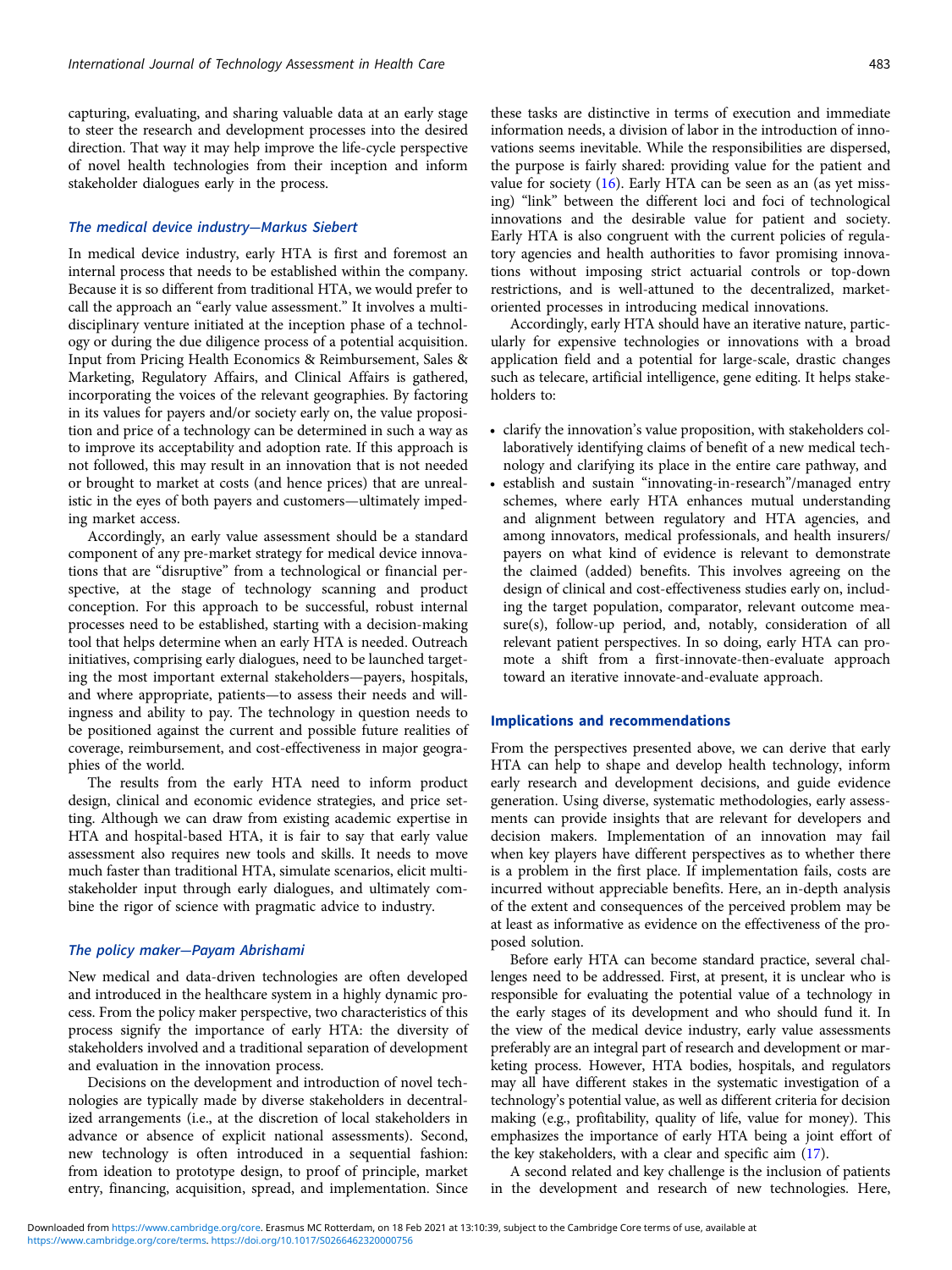<span id="page-3-0"></span>stakeholders can learn from initiatives like co-creation that are gradually gaining ground in healthcare decision-making ([18\)](#page-4-0).

Third, the implementation of early HTA must be feasible and fit in with the innovation process. It should not delay or stop the development of technologies but rather create an environment in which all parties can make informed decisions. This may then result in the early discontinuation of technologies that do not align with existing needs, while it will expedite the adoption of valuable technologies. Ideally, this is an iterative process where the design of research is informed and the assessment is updated as more information becomes available, either about the technology itself or the environment in which it would be used  $(6;7;19;20)$  $(6;7;19;20)$  $(6;7;19;20)$ .

Fourth, technology developers (in industry and hospitals) often lack knowledge of early HTA, its use and usefulness, hampering the implementation and advancement of the evaluation method during the inception and early development of innovations. Initiatives to update institutions to advance and guide implementations of early HTA are recommended.

Fifth, most of the early HTA applications focus on the early assessment of a new medical device, while it is also possible and relevant to use early evaluations to determine the potential of organizational or service innovations.

Sixth, by definition, early HTA is oriented toward the early phases of technology development and, as such, needs to be more nimble and flexible than traditional HTA. Arguably, introducing a different term for the approach may be helpful. One can think of early value assessment or developmental value assessment as these terms underscore that the goal of the evaluation is not to assess the evidence on the technology but to explore its potential value and guide evidence generation, which is why there also is greater emphasis on qualitative methods than is customary in conventional HTA [\(5\)](#page-4-0). In early HTA it is not necessarily the new technology but rather current care pathways that are being assessed, where the leading questions should be: What technologies are currently available/applied? What benefits do they offer? Where do they fall short? And what is the potential marginal value of the proposed technology?

The integration of early HTA in the innovation process may be influenced by legislative developments. For example, the recent legislative proposal to strengthen European Union cooperation on HTA aims to make effective, innovative health tools available to patients faster ([21\)](#page-4-0). However, this carries the risk that also expensive yet low-value health technologies reach clinical practice faster, thereby jeopardizing the sustainability of national healthcare systems. It is hence crucial that HTA is employed to prioritize the most valuable innovations at the earliest stage possible, preferably before or during its development.

Finally, under the new European Union Medical Device Regulation, evidence generation will also need to be stepped up ([22;23](#page-4-0)), with the new legislature requiring early assessment methods that adequately address uncertainty and improve the efficiency of research and development of innovations. By sharing best practices and (experiences with) newly developed methodologies, all actors can profit.

In this commentary, five personal perspectives are presented, highlighting similarities, all endorsed the importance of early HTA to shape and refine an innovation, and inform research and development decisions, but also differences. To advance the field, we considered it valuable to share these perspectives, and to search for the challenges that arise from these views. With this we revealed important questions, such as who is responsible,

how can we develop nimble assessments, how can we make sure all stakeholders are included? The next step would be to reach consensus on these questions. To achieve this is, it is necessary to create conditions in which learning among stakeholders is possible. Stakeholders have different views of what challenges we are facing, what strategies are likely to work, and what is needed to take the issue further. However, the underlying assumptions remain implicit, and as such, are unavailable for critical scrutiny. By making them explicit, stakeholders gain a better understanding of their own position, but may also gain a better understanding in how and where they differ from other stakeholders. Deliberative methods, such as interactive interviews and focus groups, can support this learning. Continuous action and reflection will be necessary to evaluate the process of reaching consensus, in order to really integrate early value assessment in the innovation process.

#### Conclusion

In this commentary, the value and challenges of integrating early HTA or early value assessments in the medical innovation process are discussed from different perspectives. Representatives of five key stakeholders largely agreed that it is more effective to steer innovations in an early phase of their development rather than having to modify or retract them in the final stages, or after they have been introduced in clinical care, due to their having insufficient or no added value. For early evaluations to be successful, all relevant stakeholders, including patients, need to be involved as early as possible. To become standard practice in health innovation, methods need to allow for nimble and flexible assessments that fit the dynamics of medical technology, while experiences with their development and use need to be shared to foster best practices and contribute to the optimization of early value assessments.

Acknowledgements. When performing this study, Dr. Kværner received funding from the Norwegian Research Council.

Conflicts of interest. Dr. Kvaerner reports grants from the Norwegian Research Council, during the conduct of the study. Dr. Sampietro-Colom reports grants from Fresenius and personal fees from Edwards Life Science, outside the submitted work. Dr. Hamerlijnck reports financial activities from NOVARTIS US, European Patient Forum, ZonMW, Zorginstituut Netherlands, PGO support Netherlands, University Medical Centre Utrecht, Dutch research Council, IMI patient group, and PHARMERIT, all outside the submitted work. She is the patient co-chair of the European Respiratory Society Clinical Research Consortium Severe Heterogeneous Asthma Research Collaboration, Patient-centered and as such has received travel grants for conferences and meetings. Dr. Siebert reports financial activities from Abbott, outside the submitted work. The other authors declare no conflicts of interest.

# References

- 1. O'Rourke B, Oortwijn W, Schuller T, International Joint Task G. The new definition of health technology assessment: A milestone in international collaboration. Int J Technol Assess Health Care. 2020;36:187–190.
- 2. Lehoux P, Miller FA, Daudelin G, Denis JL. Providing value to new health technology: The early contribution of entrepreneurs, investors, and regulatory agencies. Int J Health Policy Manag. 2017;6:509–18.
- 3. Campbell B, Campbell M, Dobson L, Higgins J, Dillon B, Marlow M, et al. Assessing the value of innovative medical devices and diagnostics: The importance of clear and relevant claims of benefit. Int J Technol Assess Health Care. 2018;34:419–24.